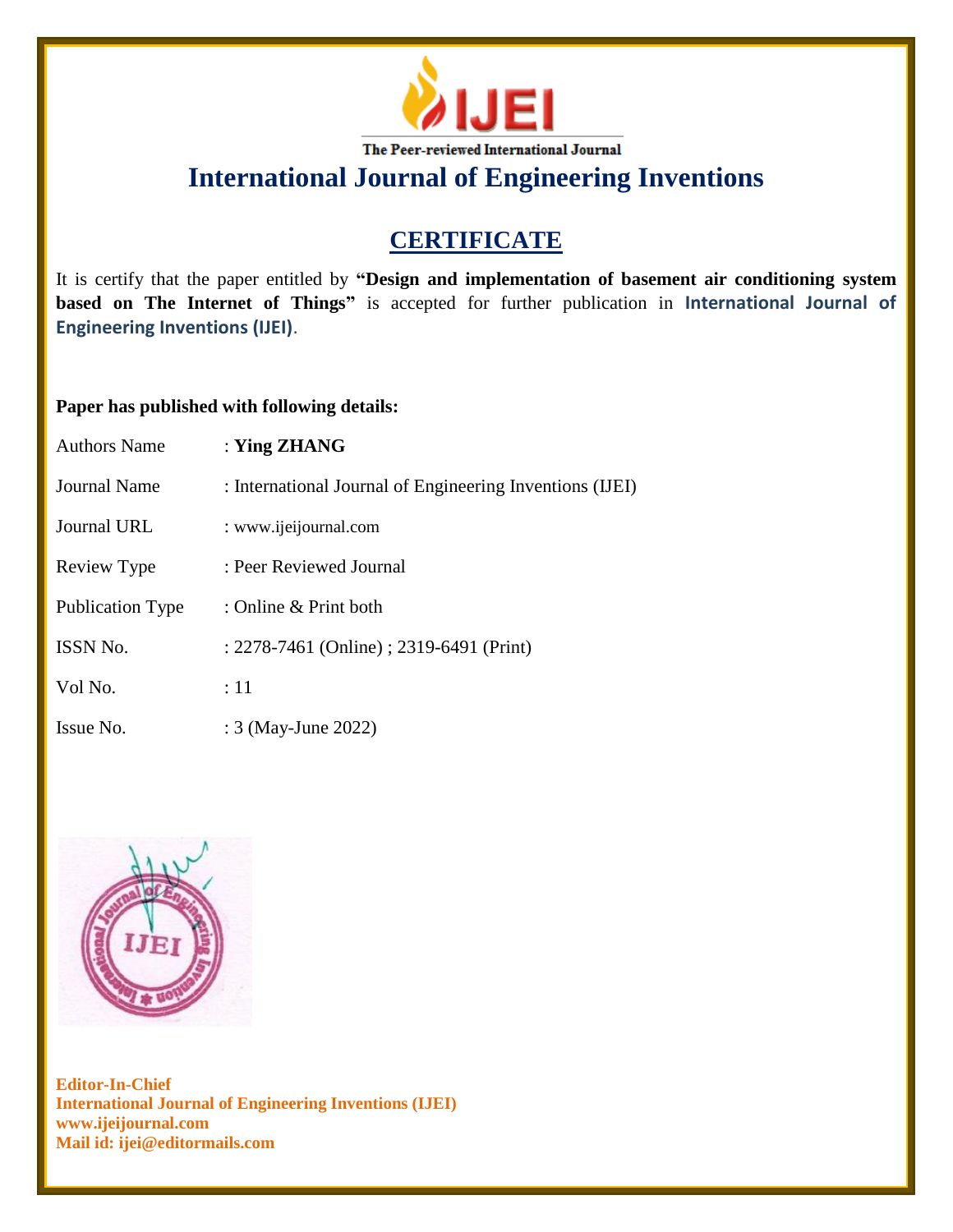

# **CERTIFICATE**

It is certify that the paper entitled by **"Design and implementation of basement air conditioning system based on The Internet of Things"** is accepted for further publication in **International Journal of Engineering Inventions (IJEI)**.

### **Paper has published with following details:**

| <b>Authors Name</b>     | : Dejiang ZHANG                                          |
|-------------------------|----------------------------------------------------------|
| Journal Name            | : International Journal of Engineering Inventions (IJEI) |
| Journal URL             | : www.ijeijournal.com                                    |
| Review Type             | : Peer Reviewed Journal                                  |
| <b>Publication Type</b> | : Online & Print both                                    |
| ISSN No.                | : 2278-7461 (Online) ; 2319-6491 (Print)                 |
| Vol No.                 | $\div 11$                                                |
| Issue No.               | : 3 (May-June 2022)                                      |

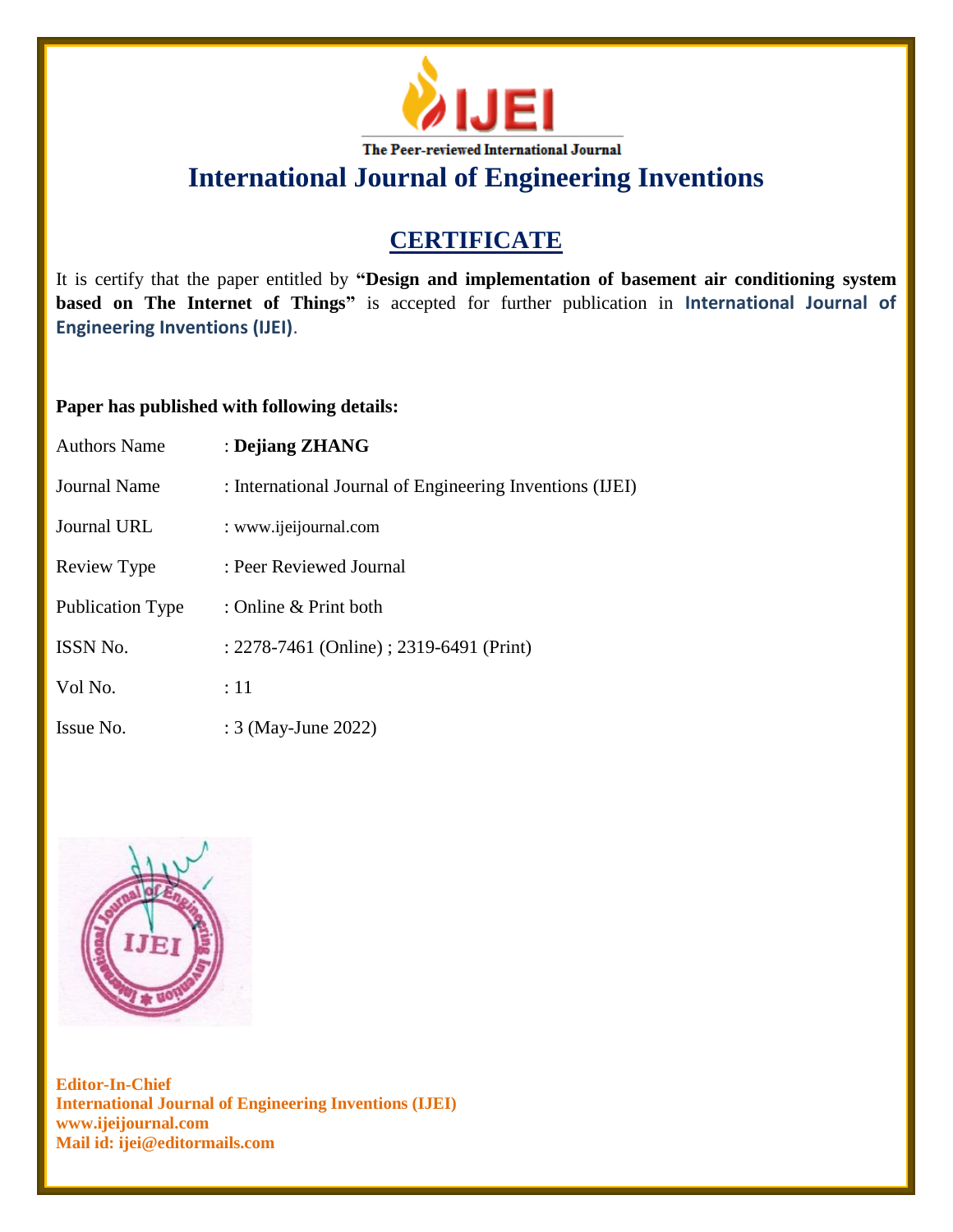

# **CERTIFICATE**

It is certify that the paper entitled by **"Design and implementation of basement air conditioning system based on The Internet of Things"** is accepted for further publication in **International Journal of Engineering Inventions (IJEI)**.

### **Paper has published with following details:**

| <b>Authors Name</b>     | $:$ Lulu MENG                                            |
|-------------------------|----------------------------------------------------------|
| Journal Name            | : International Journal of Engineering Inventions (IJEI) |
| Journal URL             | : www.ijeijournal.com                                    |
| Review Type             | : Peer Reviewed Journal                                  |
| <b>Publication Type</b> | : Online & Print both                                    |
| <b>ISSN No.</b>         | : 2278-7461 (Online) ; 2319-6491 (Print)                 |
| Vol No.                 | :11                                                      |
| Issue No.               | : 3 (May-June 2022)                                      |

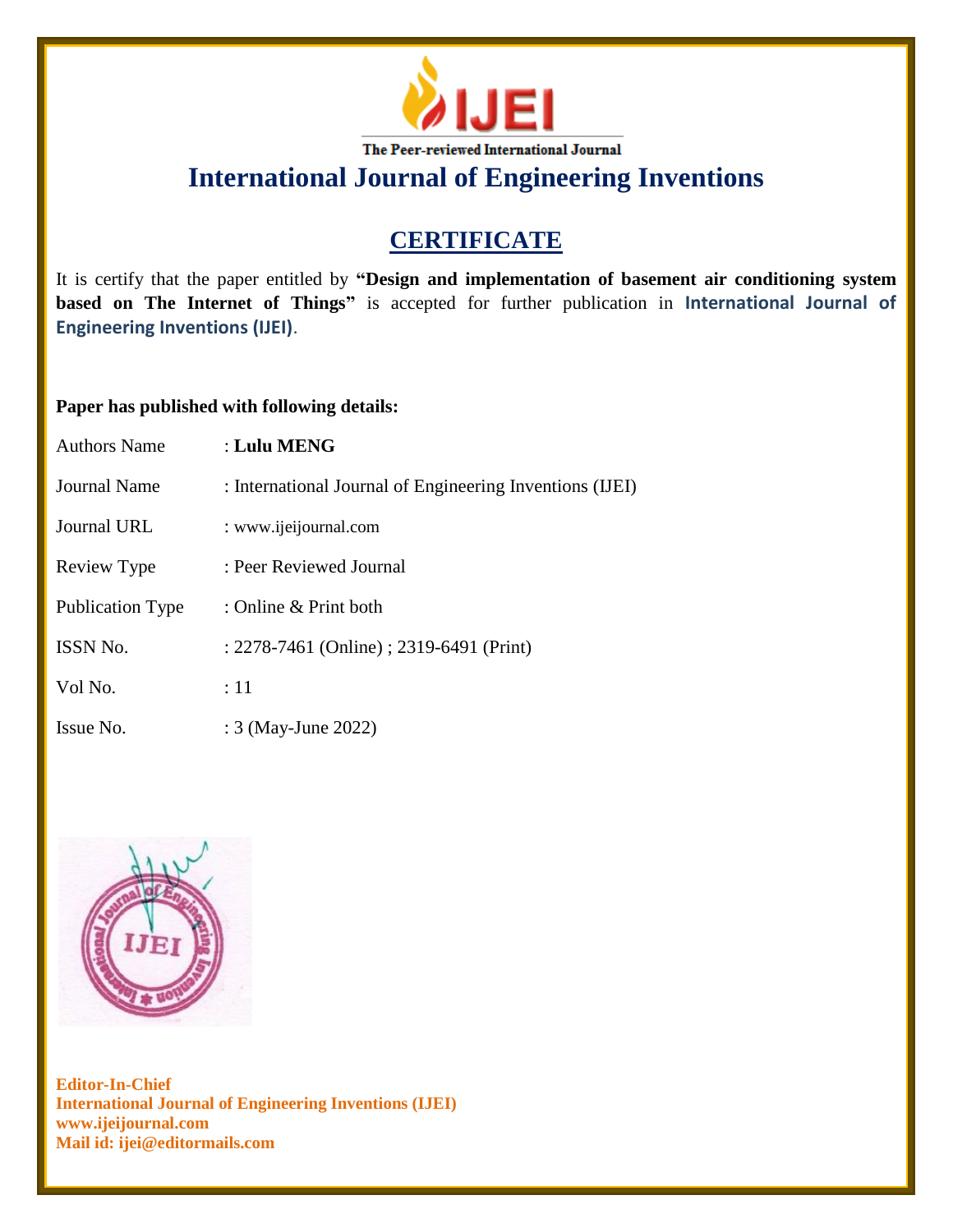

# **CERTIFICATE**

It is certify that the paper entitled by **"Design and implementation of basement air conditioning system based on The Internet of Things"** is accepted for further publication in **International Journal of Engineering Inventions (IJEI)**.

### **Paper has published with following details:**

| <b>Authors Name</b> | : Mengliang GAO                                          |
|---------------------|----------------------------------------------------------|
| Journal Name        | : International Journal of Engineering Inventions (IJEI) |
| <b>Journal URL</b>  | : www.ijeijournal.com                                    |
| Review Type         | : Peer Reviewed Journal                                  |
| Publication Type    | : Online & Print both                                    |
| ISSN No.            | : 2278-7461 (Online) ; 2319-6491 (Print)                 |
| Vol No.             | :11                                                      |
| Issue No.           | : 3 (May-June 2022)                                      |

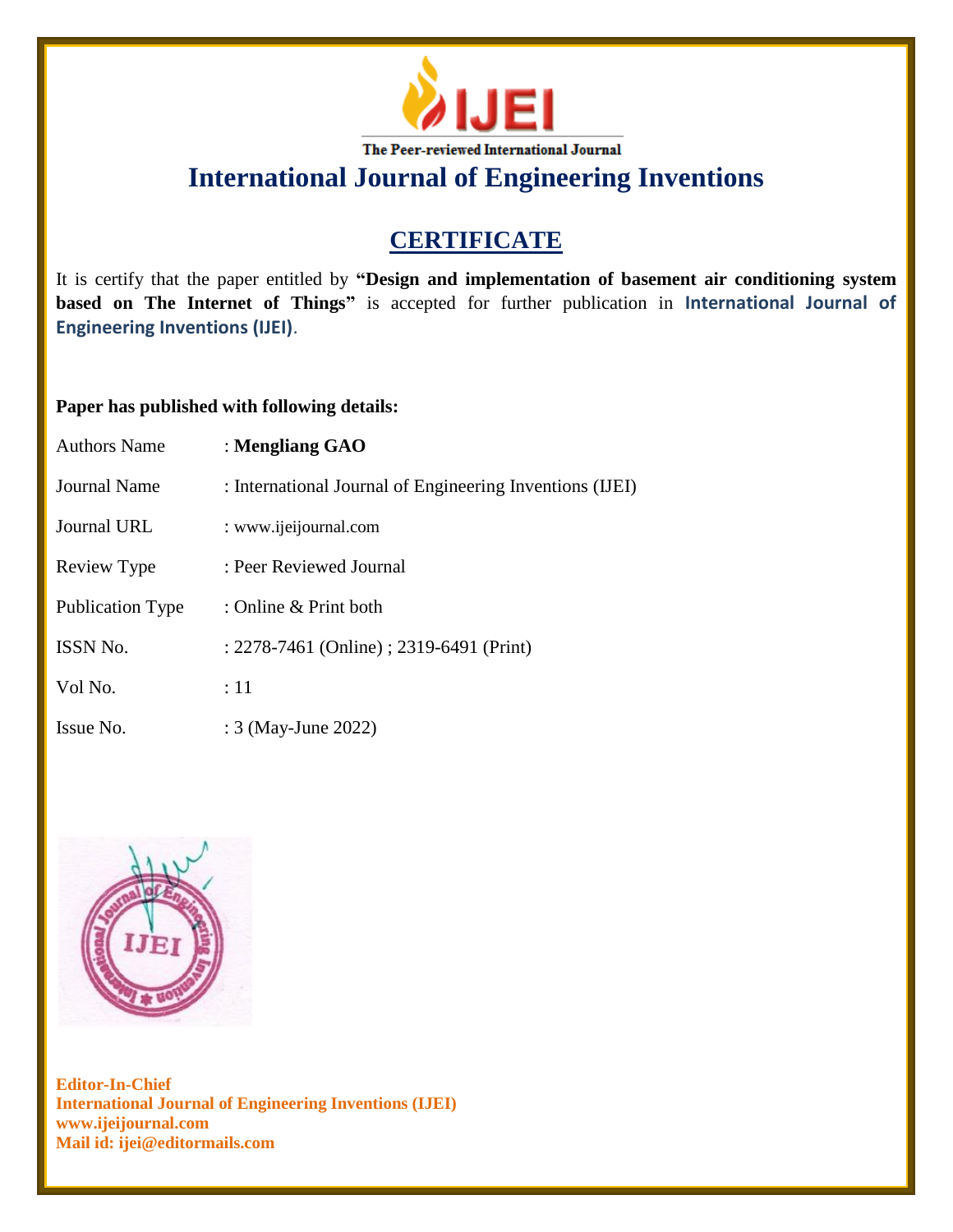

# **CERTIFICATE**

It is certify that the paper entitled by **"Design and implementation of basement air conditioning system based on The Internet of Things"** is accepted for further publication in **International Journal of Engineering Inventions (IJEI)**.

### **Paper has published with following details:**

| <b>Authors Name</b>     | : Shan Li                                                |
|-------------------------|----------------------------------------------------------|
| Journal Name            | : International Journal of Engineering Inventions (IJEI) |
| <b>Journal URL</b>      | : www.ijeijournal.com                                    |
| Review Type             | : Peer Reviewed Journal                                  |
| <b>Publication Type</b> | : Online & Print both                                    |
| ISSN No.                | : 2278-7461 (Online) ; 2319-6491 (Print)                 |
| Vol No.                 | :11                                                      |
| Issue No.               | : 3 (May-June 2022)                                      |

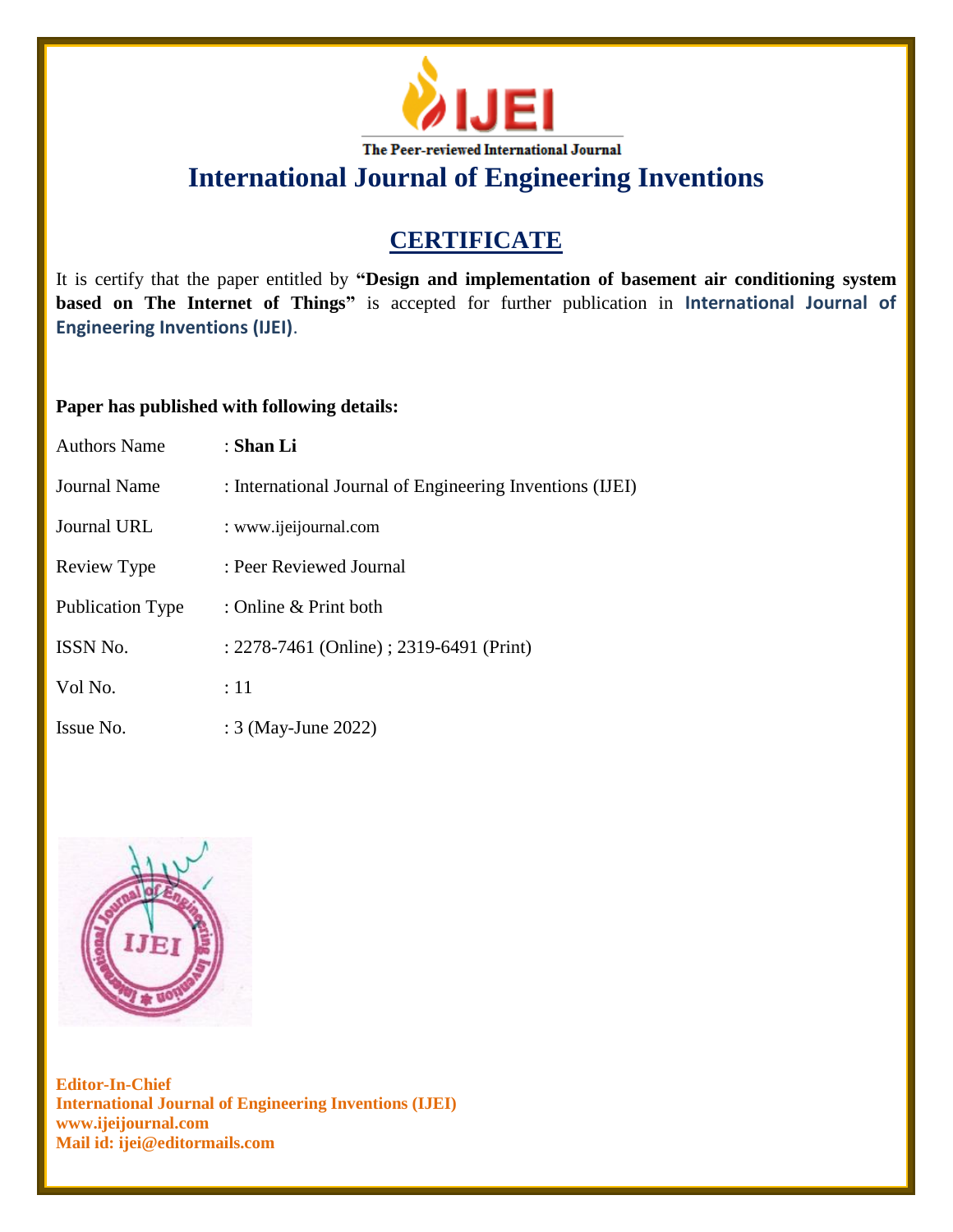

# **CERTIFICATE**

It is certify that the paper entitled by **"Design and implementation of basement air conditioning system based on The Internet of Things"** is accepted for further publication in **International Journal of Engineering Inventions (IJEI)**.

### **Paper has published with following details:**

| <b>Authors Name</b>     | : Mingming YANG                                          |
|-------------------------|----------------------------------------------------------|
| Journal Name            | : International Journal of Engineering Inventions (IJEI) |
| <b>Journal URL</b>      | : www.ijeijournal.com                                    |
| Review Type             | : Peer Reviewed Journal                                  |
| <b>Publication Type</b> | : Online & Print both                                    |
| ISSN No.                | : 2278-7461 (Online) ; 2319-6491 (Print)                 |
| Vol No.                 | :11                                                      |
| Issue No.               | : 3 (May-June 2022)                                      |